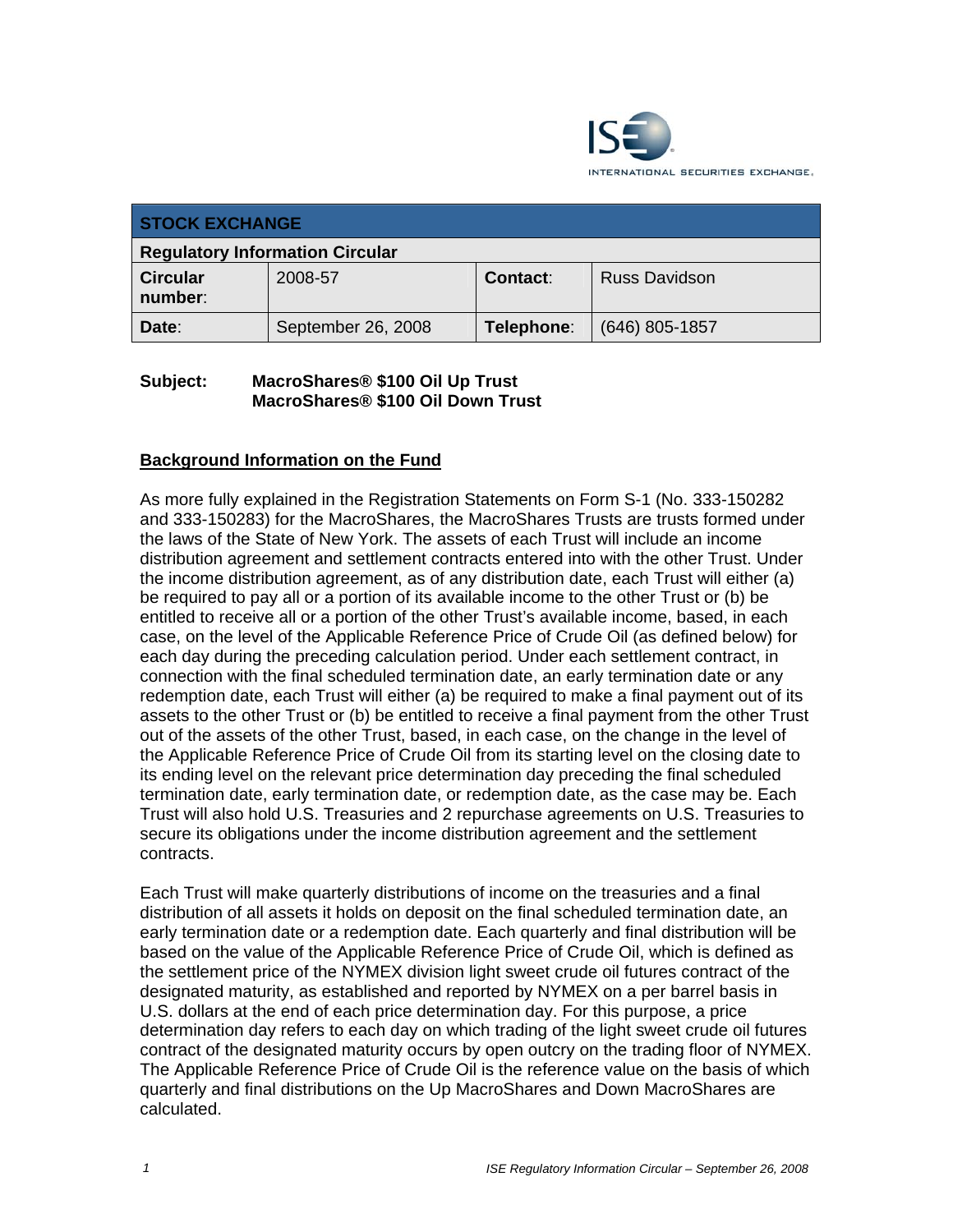With respect to the Up Trust, if the level of the Applicable Reference Price of Crude Oil on any price determination day exceeds its starting level on the closing date (the date on which the Trusts entered into the income distribution agreement), the underlying value of the Up Trust will increase to include all of its assets plus a portion of the assets of the paired Down Trust. Conversely, if the level of the Applicable Reference Price of Crude Oil on any price determination day falls below its starting level, the Up Trust's underlying value will decrease because a portion of its assets will be included in the underlying value of the paired Down Trust. The underlying value of the Up Trust on each price determination day represents the aggregate amount of the assets in the paired Trusts to which the Up Trust would be entitled if the settlement contracts were settled on that day.

With respect to the Down Trust, if the level of the Applicable Reference Price of Crude Oil on any price determination day exceeds its starting level on the closing date, the underlying value of the Down Trust will decrease because a portion of its assets will be included in the underlying value of the paired Up Trust. Conversely, if the level of the Applicable Reference Price of Crude Oil on any price determination day falls below its starting level, the Down Trust's underlying value will increase to include all of its assets plus a portion of the assets of the paired Up Trust. The underlying value of the Down Trust on each price determination day represents the aggregate amount of the assets in the paired Trusts to which the Down Trust would be entitled if the settlement contracts were settled on that day.

With respect to the Down Trust, if the level of the Applicable Reference Price of Crude Oil on any price determination day exceeds its starting level on the closing date, the underlying value of the Down Trust will decrease because a portion of its assets will be included in the underlying value of the paired Up Trust. Conversely, if the level of the Applicable Reference Price of Crude Oil on any price determination day falls below its starting level, the Down Trust's underlying value will increase to include all of its assets plus a portion of the assets of the paired Up Trust. The underlying value of the Down Trust on each price determination day represents the aggregate amount of the assets in the paired Trusts to which the Down Trust would be entitled if the settlement contracts were settled on that day. The assets in the paired Trusts to which the Down Trust would be entitled if the settlement contracts were settled on that day. The Up MacroShares (Down MacroShares) may be redeemed on any business day together with Down MacroShares (Up MacroShares) by any holder who is an authorized participant only in MacroShares Units (as described above) at the respective per Share underlying values of those MacroShares, as measured on the date on which the applicable redemption order was placed. Unless earlier redeemed on a redemption date or an early termination date, a final distribution will be made on both the Up MacroShares and the Down MacroShares on the distribution date occurring in December of 2013.

For more information regarding the MacroShares, the Trusts, the Applicable Reference Price of Crude Oil, quarterly distributions, final distributions, underlying values, risks, fees and expenses, termination triggers, and creation and redemption procedures, see the Registration Statements.

#### **Other Information about the MacroShares**

The Depository Trust Company ("DTC") serves as securities depository for the MacroShares, which may be held only in book-entry form; stock certificates will not be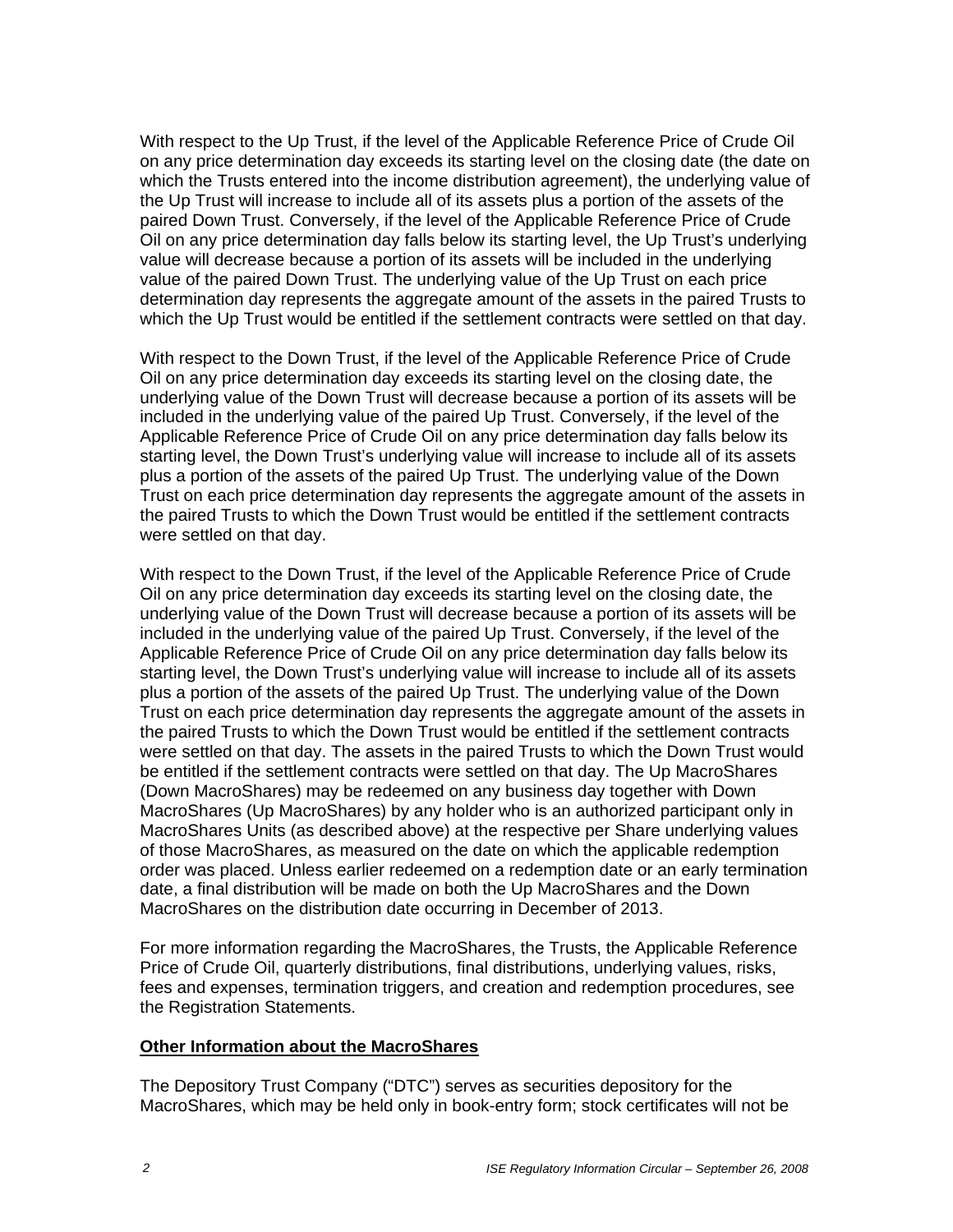issued. DTC, or its nominee, is the record or registered owner of all outstanding MacroShares.

On each price determination day, State Street Bank and Trust Company, the trustee for the Up Trust and the Down Trust, will calculate the underlying value of the Up Trust and the Down Trust and the per-Share underlying value of one Up MacroShare and one Down MacroShare, based on the Applicable Reference Price of Crude Oil established and reported by NYMEX. The trustee will then provide such values to the administrative agent, which will post them on its website at http://www.macromarkets.com. All investors and market participants will have access to the administrative agent's website at no charge.

The Exchange will calculate and disseminate to the consolidated tape an indicative per share underlying value for the MacroShares every 15 seconds, following each transmission from NYMEX of the current market price of the light sweet crude oil futures contract of the designated maturity. The Exchange will also post these indicative per share values to its website at http://www.amex.com. The MacroShares will trade on the Exchange until 4:15 p.m. ET in trading increments of \$0.01.

#### **Continuous Offering**

Due to the fact that the MacroShares can be issued on an ongoing basis at any point during the life of each MacroShares Trust, a continuous "distribution," within the meaning of the Securities Act of 1933, as amended ("Securities Act"), will be occurring. This process may raise certain issues under applicable securities laws. Authorized participants, other broker-dealers and other persons are cautioned that some activities on their part may, depending on the circumstances, result in their being deemed participants in a distribution in a manner which could render them statutory underwriters and subject them to the prospectus-delivery requirement and liability provisions of the Securities Act.

For example, a broker-dealer firm or its client may be deemed a statutory underwriter if it purchases a MacroShares Unit, breaks them down into constituent shares, and sells such shares directly to customers, or if it chooses to couple the creation of a supply of new MacroShares Units with an active selling effort involving solicitation of secondary market demand for the MacroShares. A determination of whether one is an underwriter for purposes of the Securities Act must take into account all the facts and circumstances pertaining to the activities of the broker-dealer or its client in the particular case, and the examples mentioned above should not be considered a complete description of all the activities that could lead to a categorization as an underwriter. Dealers who are not "underwriters," but who are participating in a distribution (as opposed to engaging in ordinary secondary-market transactions), and thus dealing with MacroShares that are part of an "unsold allotment" within the meaning of Section 4(3)(C) of the Securities Act, will be unable to take advantage of the prospectus delivery exemption provided by Section 4(3) of the Securities Act.

#### **Creation and Redemption of MacroShares Units**

On any price determination day prior to the final scheduled termination date or an early termination date an authorized participant may effect a "paired issuance" by directing the paired trusts to issue additional shares in a minimum number of Down and Up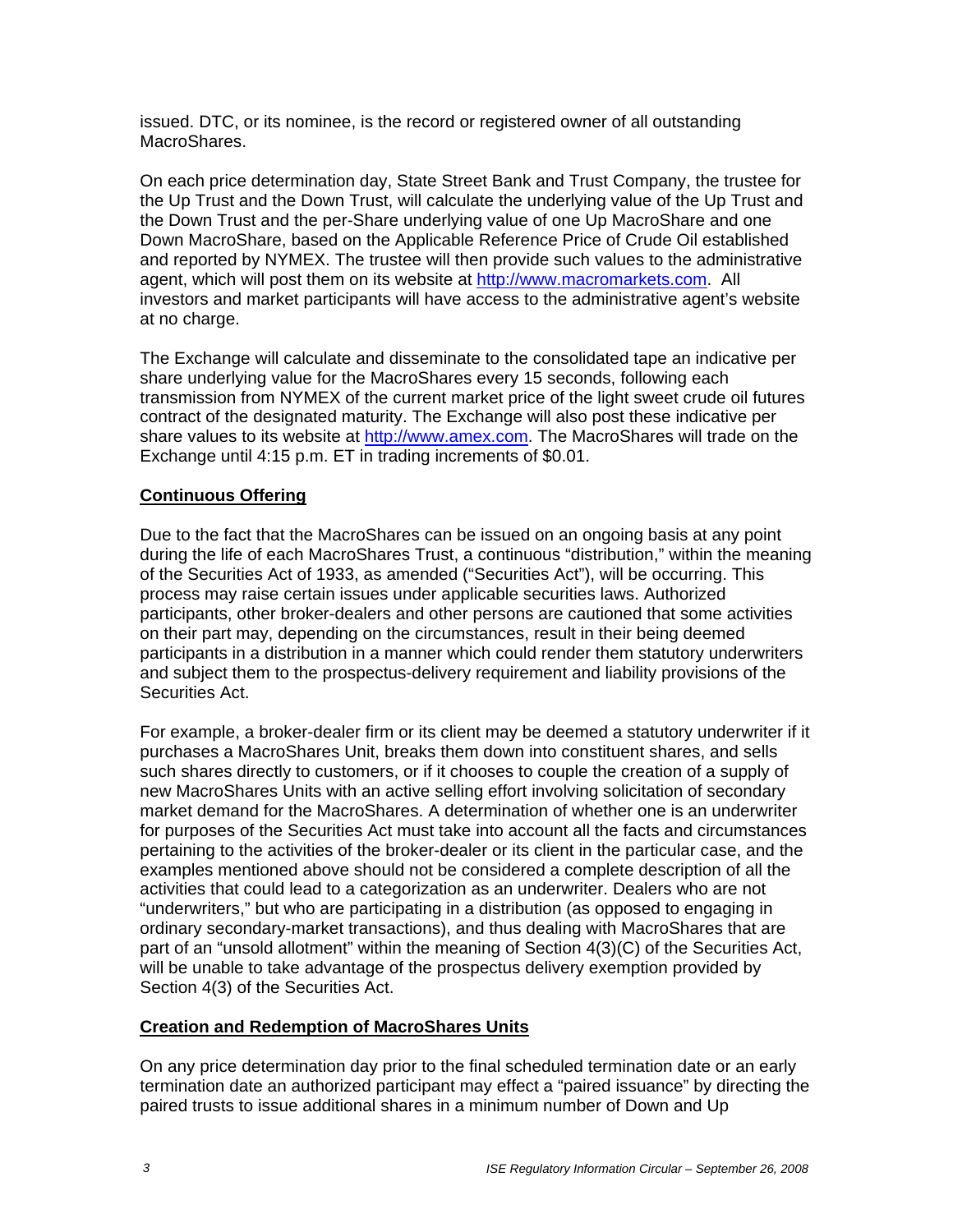MacroShares constituting at least one MacroShares Unit. If so directed by the authorized participant, the Down Trust and the Up Trust will issue additional paired shares to the authorized participant to satisfy its creation order. Paired shares will always be issued by each of the paired trusts at the per share underlying value of these shares on the date on which a creation order is delivered by an authorized participant.

In order to be an "authorized participant," an entity must (1) be a registered broker dealer and a member in good standing with the Financial Industry Regulatory Authority ("FINRA"), or a participant in the securities markets such as a bank or other financial institution that is not required to register as a broker-dealer or be a member of the FINRA in order to engage in securities transactions, (2) be a participant in DTC or have indirect access to the clearing facilities of DTC by virtue of a custodial relationship with a DTC participant, and (3) have entered into a "participants agreement" with us, the administrative agent and the trustee which specifies procedures for the issuance and redemption of paired shares.

To create a new MacroShares Unit, an authorized participant must place a creation order with the administrative agent at least thirty (30) minutes before the end of trading of light sweet crude oil futures contracts on NYMEX on any price determination day or immediately upon the unanticipated close of trading of such contracts on NYMEX. Any creation order that is not placed within the specified time prior to the close of trading on the NYMEX may be rejected at the option of the administrative agent. If so rejected, a creation order may be resubmitted by the applicable authorized participant, if it so desires, on the next price determination day at the new prevailing per share underlying value. The day on which an authorized participant delivers a creation order is referred to as the "issuance order date" and the following business day on which the paired issuance is effected is referred to as the "issuance date," except that, in the case of any creation order that is delivered on a distribution date or on the business day following a distribution date, the "issuance date" will be the third business day following the issuance order date to ensure that any authorized participant who places a creation order on these two days, when underlying value no longer reflects earned income accruals for the preceding calculation period, will not be eligible to receive a quarterly distribution on the distribution payment date that follows that distribution date.

By 10:00 a.m. New York City time on the issuance date, the authorized participant must deposit immediately available funds in an amount equal to the aggregate per share underlying value of the Down MacroShares being created, as measured on the issuance order date; the aggregate per share underlying value of the Up MacroShares being created, as measured on the issuance order date; and a transaction fee of \$2,000, payable directly to the trustee by the authorized participant to compensate the trustee for services rendered in effecting the paired issuance.

In the case of any paired issuance ordered on a distribution date or on the business day following a distribution date, the amount that must be delivered by the authorized participant must also include the earned income accruals for each intervening day between the issuance order date and the issuance date, as calculated on the basis of the Applicable Reference Price of Crude Oil on the issuance order date.

On any business day prior to the final scheduled termination date or an early termination date, the Down MacroShares and Up MacroShares may be redeemed concurrently at the direction of authorized participants in MacroShares Units in what we refer to as a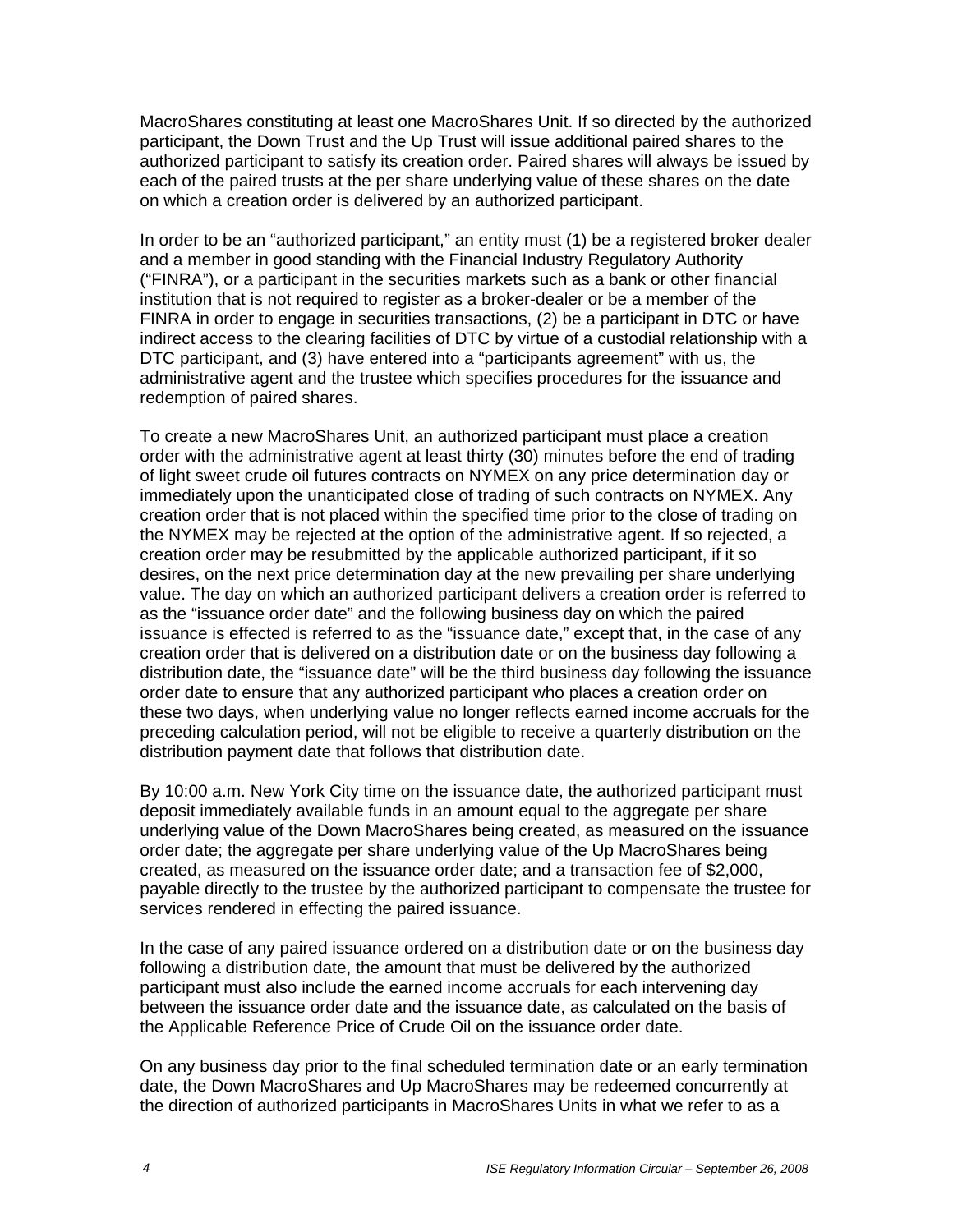"paired optional redemption." A "MacroShares Unit" consists of 50,000 Down MacroShares and 50,000 Up MacroShares. A tender of paired shares for redemption will be irrevocable. The paired shares may only be redeemed by authorized participants.

Authorized participants must place redemption orders with the administrative agent at least thirty (30) minutes prior to the end of trading of light sweet crude oil futures contracts on NYMEX on any price determination day or immediately upon the unanticipated close of trading of such contracts on NYMEX. Any redemption order that is not placed within the specified time prior to the close of trading on the NYMEX may be rejected at the option of the administrative agent. If so rejected, a redemption order may be resubmitted by the applicable authorized participant, if it so desires, on the next price determination day at the new prevailing per share underlying value. The date on which an authorized participant places a redemption order is referred to as the "redemption order date," and the following business day on which the redemption is effected is referred to as the "redemption date," except that, in the case of any redemption order that is delivered on a distribution date or on the business day following a distribution date, the "redemption date" will be the third business day following the redemption order date to ensure that any authorized participant who places a redemption order on these two days will still be considered a holder of record on the record date and, therefore, eligible to receive its quarterly distribution for the preceding calculation period.

Not later than 10:00 a.m. New York City time on the redemption date, the authorized participant who placed the redemption order must deliver to the trustee: Down MacroShares and Up MacroShares that in the aggregate constitute the requisite number of MacroShares Units being redeemed by such authorized participant; the applicable "redemption cash component," if applicable, which are funds that must be delivered by the authorized participant in connection with any redemption in which treasuries are being delivered to make the final distribution, if these treasuries, valued at their acquisition cost, represent a value in excess of the per share underlying value of the shares being redeemed; and a transaction fee of \$2,000, payable directly to the trustee by the authorized participant to compensate the trustee for services rendered in effecting the paired optional redemption.

If all conditions to effecting a paired optional redemption are satisfied, the trustee will effect the redemption by delivering cash and/or treasuries in accordance with the instructions of the administrative agent to the redeeming authorized participant by 3:00 p.m. New York City time on the redemption date. If the redemption order was placed on a distribution date, the redeeming authorized participant will receive cash. If there was a net increase in the aggregate par amount of the paired trusts on any redemption date that was also an issuance date, because more MacroShares Units were created than redeemed, redeeming authorized participants will also receive their final distribution from the paired trusts in cash out of the funds delivered to the trusts by the authorized participants who created shares on the same date. If any paired issuances were effected on the redemption date, even if there was a net decrease in the aggregate par amount of the paired trusts, redeeming authorized participants will receive a portion of their final distribution in cash out of the funds delivered to the trusts by the creating authorized participants. All or a portion of the final distribution may also be made out of the cash proceeds of any treasury repurchase agreements that are on deposit in the distribution account of each trust. Any remaining portion of the final distribution for which cash is not available will be made by delivering treasuries to the redeeming authorized participant.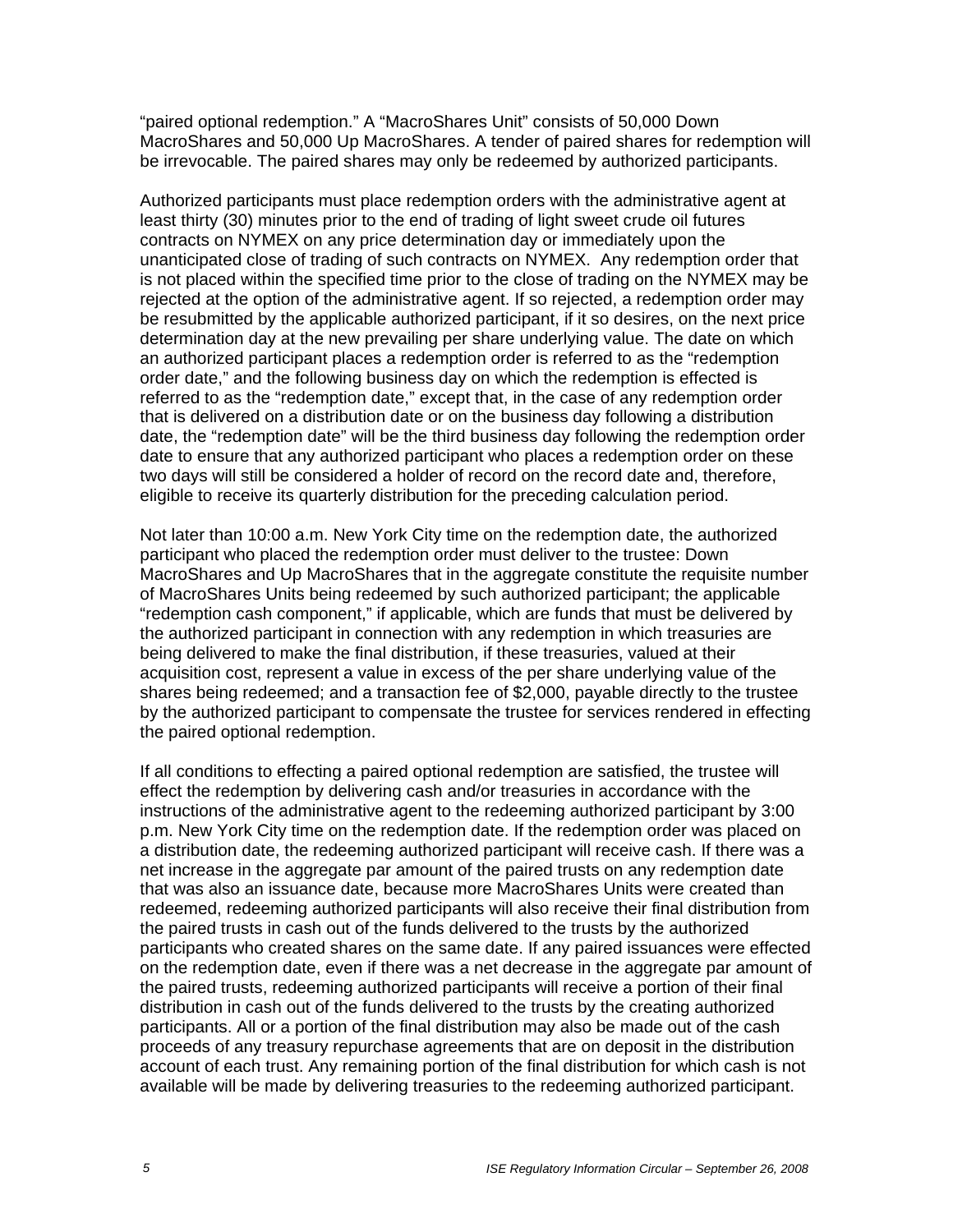The amount of cash and/or treasuries that will be delivered on the redemption date in a paired optional redemption will always be equal to the aggregate per share underlying values of the paired shares being redeemed, calculated as of the redemption order date. In the case of a paired optional redemption that is ordered on a distribution date or on the business day following a distribution date, the amount delivered on the related redemption date will consist of the aggregate per share underlying value of the shares being redeemed plus the earned income accruals for all intervening days between the redemption order date and the redemption date, calculated on the basis of the Applicable Reference Price of Crude Oil as of the redemption order date. The Prospectus for the MacroShares describes additional procedures and requirements that apply to the creation and redemption of such shares.

#### **Investment Risks**

Equity Electronic Access Members ("Equity EAMs") are referred to the Prospectus for a description of risks associated with an investment in the MacroShares. These risks include the fact that there is no guarantee as to the amount of any quarterly distribution or any final distribution. Further, distributions on the MacroShares will be made solely from the funds received by each MacroShares Trust which distributions are in turn made solely from the short-term fixed-income assets deposited in the paired MacroShares Trusts. As noted in the Prospectus, the return on the MacroShares is uncertain, and fluctuations in the relative value of an investment in the MacroShares as a result of changes in the underlying value of the related MacroShares Trust will generally not be exactly proportionate to fluctuations in the Applicable Reference Price of Crude Oil. An investment in the MacroShares may not resemble a direct investment in oil. In addition, upside gains to investors in MacroShares are capped once the absolute value of the price level percentage change of the Applicable Reference Price of Crude Oil exceeds 100%.

The Securities and Exchange Commission has no jurisdiction over the trading of NYMEX light sweet crude oil futures.

# **Exchange Rules Applicable to Trading in the Shares**

The Shares are considered equity securities, thus rendering trading in the Shares subject to the Exchange's existing rules governing the trading of equity securities.

# **Trading Hours**

The Shares will trade on ISE between 9:00 a.m. and 4:15 p.m. ET.

Equity EAMs trading the Shares during the Pre-Market Session are exposed to the risk of the lack of the calculation or dissemination of underlying index value or intraday indicative value ("IIV"). For certain derivative securities products, an updated underlying index value or IIV may not be calculated or publicly disseminated in the Pre-Market hours. Since the underlying index value and IIV are not calculated or widely disseminated during Pre-Market hours, an investor who is unable to calculate implied values for certain derivative securities products during Pre-Market hours may be at a disadvantage to market professionals.

# **Trading Halts**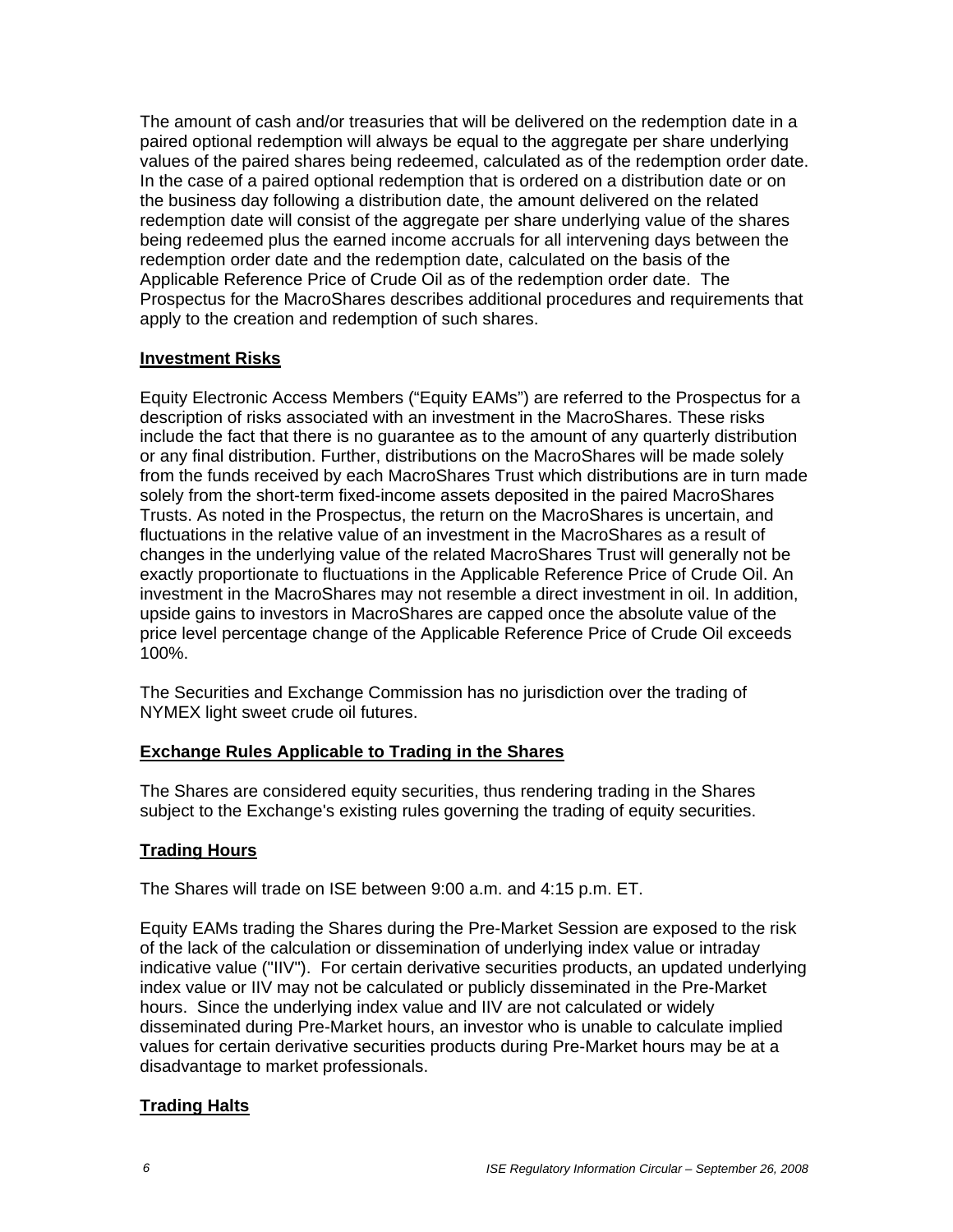ISE will halt trading in the Shares of a Trust in accordance with ISE Rule 2101(a)(2)(iii). The grounds for a halt under this Rule include a halt by the primary market because it stops trading the Shares and/or a halt because dissemination of the IIV or applicable currency spot price has ceased, or a halt for other regulatory reasons. In addition, ISE will stop trading the Shares of a Trust if the primary market de-lists the Shares.

### **Delivery of a Prospectus**

Pursuant to federal securities laws, investors purchasing Shares must receive a prospectus prior to or concurrently with the confirmation of a transaction. Investors purchasing Shares directly from the Fund (by delivery of the Deposit Amount) must also receive a prospectus.

Prospectuses may be obtained through the Distributor or on the Fund's website. The Prospectus does not contain all of the information set forth in the registration statement (including the exhibits to the registration statement), parts of which have been omitted in accordance with the rules and regulations of the SEC. For further information about the Fund, please refer to the Trust's registration statement.

#### **Exemptive, Interpretive and No-Action Relief Under Federal Securities Regulations**

The SEC issued a letter dated June 21, 2006 ("Rydex Letter") granting exemptive, interpretive and no-action relief from certain provisions of and rules under the Securities Exchange Act of 1934 for certain commodity-based, exchange traded investment vehicles that meet specified criteria. The MacroShares qualify for the relief granted in such letter. The SEC also issued a separate letter dated December 22, 2006 ("MACRO Letter") granting additional exemptive, interpretive and no-action relief to the MACRO Depositor, LLC and related parties (together with the Rydex Letter, the "No-Action Letters"). A description of the relief granted in the No-Action Letters follows.

# **Rules 101 and 102 of Regulation M**

Under the Rydex No-Action Letter, the MacroShares Trusts meet the conditions for no action relief from Rule 101, permitting persons who may be deemed to be participating in a distribution of the MacroShares to bid for or purchase MacroShares during their participation in such distribution. In addition, the MacroShares Trusts meet the conditions for no-action relief from Rule 102, permitting the MacroShares Trusts to redeem MacroShares during the continuous offering of MacroShares.

# **Rule 10b-17 (Untimely Announcement of Record Dates)**

The SEC has granted an exemption from the requirements of Rule 10b-17 with respect to transactions in the MacroShares.

### **Section 11(d)(1) and Rule 11d1-2 (Customer Margin) and Rule 10b-10 (Customer Confirmations)**

For the purposes of relief from Section 11(d)(1) and Rules 10b-10 and 11d1-2, the MACRO Letter provides that broker-dealers may rely on the exemptive and no-action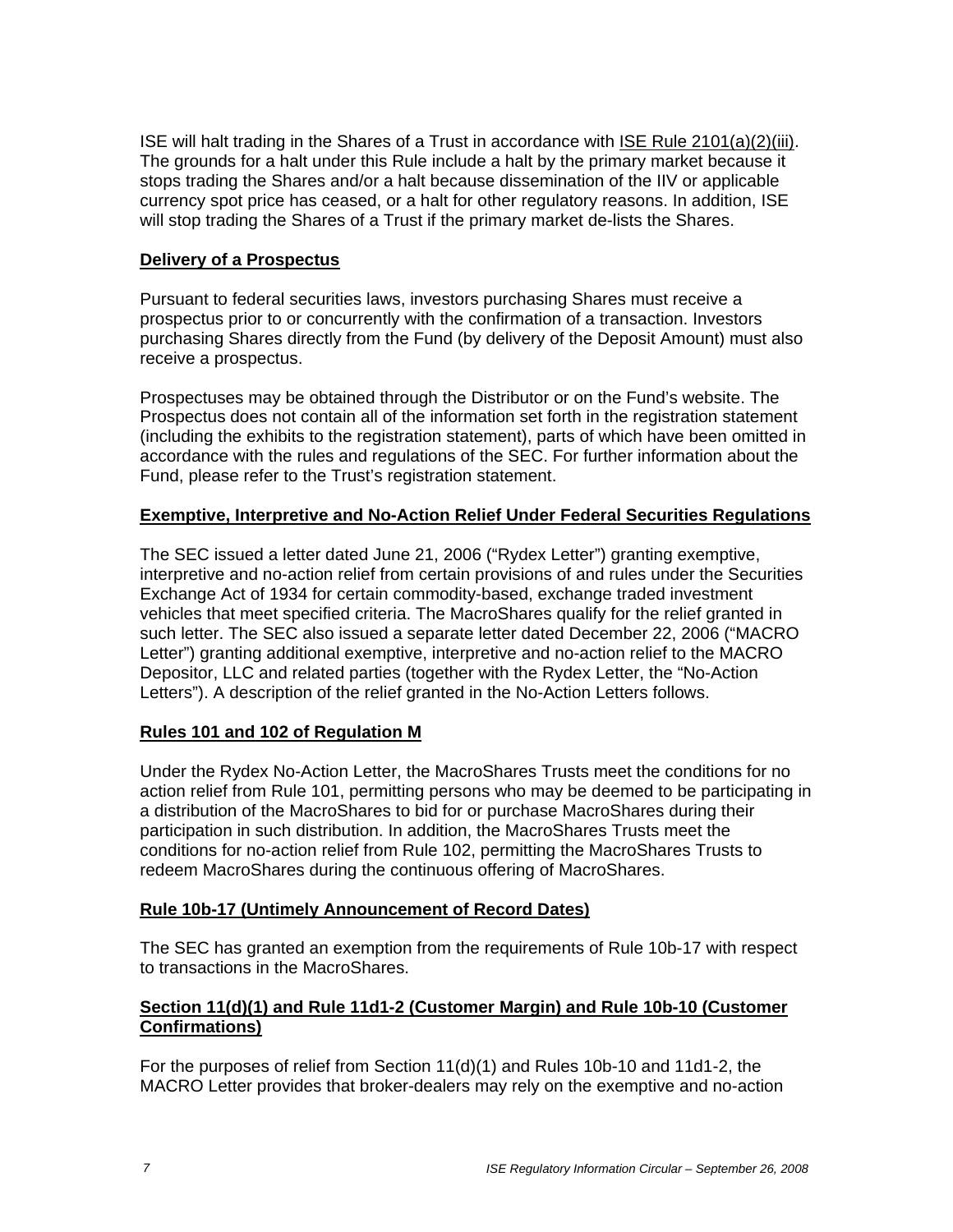relief granted to ETFs that meet certain criteria in a letter dated November 21, 2005 and addressed to the Derivative Products Committee of the Securities Industry Association.

The SEC has taken a no-action position under Section 11(d)(1) that will permit (i) broker dealers that are not authorized participants (and, therefore, do not create MacroShares Units) but engage in both proprietary and customer transactions in MacroShares exclusively in the secondary market, and (ii) broker-dealer authorized participants that engage in the creation of MacroShares Units to extend or maintain or arrange for the extension or maintenance of credit to or for customers on the MacroShares. This relief is subject to specific conditions, including the condition that such broker-dealer (whether or not an authorized participant) does not, directly or indirectly, receive from the MacroShares Trusts or depositor (collectively, the "fund complex") any payment, compensation or other economic incentive to promote or sell the MacroShares to persons outside the fund complex, other than non-cash compensation permitted under NASD Rule 2830 (I)(5)(A), (B) or (C).

The SEC has also taken a no-action position under Section 11(d)(1) that broker-dealers may treat the MacroShares, for purposes of Rule 11d1-2, as "securities issued by a registered open-end investment company as defined in the Investment Company Act" and thereby extend credit or maintain or arrange for the extension or maintenance of credit on MacroShares that have been owned by the persons to whom credit is provided for more than 30 days.

The SEC has granted an exemption from Rule 10b-10 that will permit broker-dealers who handle purchases or redemptions of MacroShares Units on behalf of their customers to confirm such transactions without providing a statement of the identity, price and number of shares of each individual component security tendered to or delivered by the MacroShares Trusts pursuant to the transaction. This exemption, which does not apply to secondary market trading, is subject to the following conditions: the confirmation statement contain a statement that the omitted information will be provided to the customer upon request; that all such requests for information will be fulfilled in a timely manner; and that the confirmation statement contain all information specified in Rule 10b-10(a) other than identity, price, and number of shares of each component security tendered or received by the customer in the transaction.

Members and member organizations are referred to the full text of the No-Action Letters for additional information.

**This Regulatory Information Bulletin is not a statutory Prospectus. Equity EAMs should consult the Trust's Registration Statement, SAI, Prospectus and the Fund's website for relevant information.**